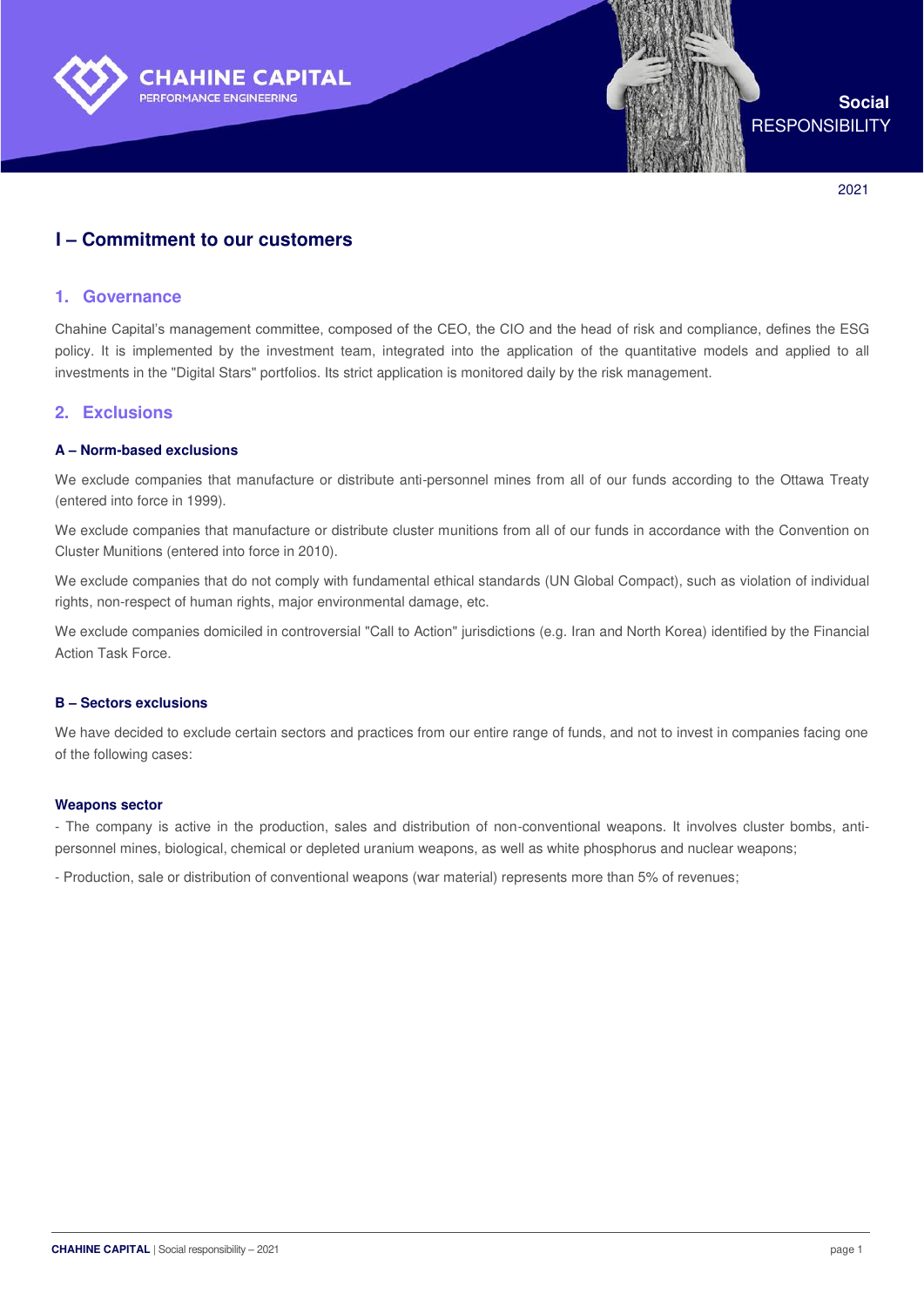

### **Energy sector**

- The revenue from coal mining activities (thermal coal, metallurgical coal, coke) exceeds 10% of total turnover or its production exceeds 20 million tons per year;

- The coal-fired electricity generation represents more than 10% of turnover, or the generation capacity exceeds 10,000 MW;

- Production, sale or distribution of nuclear-based power generation exceeds 5% of turnover. This includes uranium extraction, uranium concentration, refining, conversion and enrichment, the production of nuclear fuel structures, construction and use of nuclear reactors. It also includes treatment of spent nuclear fuel, nuclear decommissioning and radioactive waste management.

- If the sum of activities related to unconventional oil and gas, such as oil sands extraction, shale oil, shale gas and Artic drilling represents more than 5% of revenues;

#### **Tobacco sector**

- The production of traditional tobacco or related tobacco (such as e-cigarettes, new generation tobacco/nicotine products) exceeds 5% of sales;

- Tobacco sale or distribution represents more than 5% of total turnover;

#### **Biodiversity**

- The production of pesticides, palm oil or genetically modified organisms (GMOs) represents more than 5% of turnover;

#### **Other sectors**

- Income from activities related to:
- gambling exceeds 5% of sales;
- alcohol represents more than 20% of the turnover;
- non-medicinal drugs exceeds 5% of the turnover;
- adult entertainment (pornography) represents more than 5% of turnover.

### **C – ESG controversies monitoring and risk control**

We have supplemented our existing daily-risk policy with a component related to ESG reputational risks. Indeed, business conduct risks related to human rights, labour, the environment and corruption can result in risks to a company's reputation and finances, and therefore in a risk for the final investor.

Thus, we exclude companies with a high level of ESG controversy (levels defined in our ESG Risk Control procedure, available on demand). We use the external RepRisk database for this purpose.

### **3. SRI voting policy**

Chahine Capital has set up an SRI voting policy with ISS as a partner. We therefore vote at all shareholders' meetings of the companies held in the Digital Funds and apply by default the SRI voting recommendations provided by ISS research.

### **4. Engagement policy**

As quantitative investment managers, access to data is crucial for Chahine Capital, in particular for our all-cap and smallcap funds. With that in mind, we are seeking to improve the availability of ESG data, especially for small and midcapitalisation companies. For stocks not covered by Sustainalytics and RepRisk databases, Chahine Capital seeks to approach these data providers and also companies concerned to encourage them to disclose the necessary information.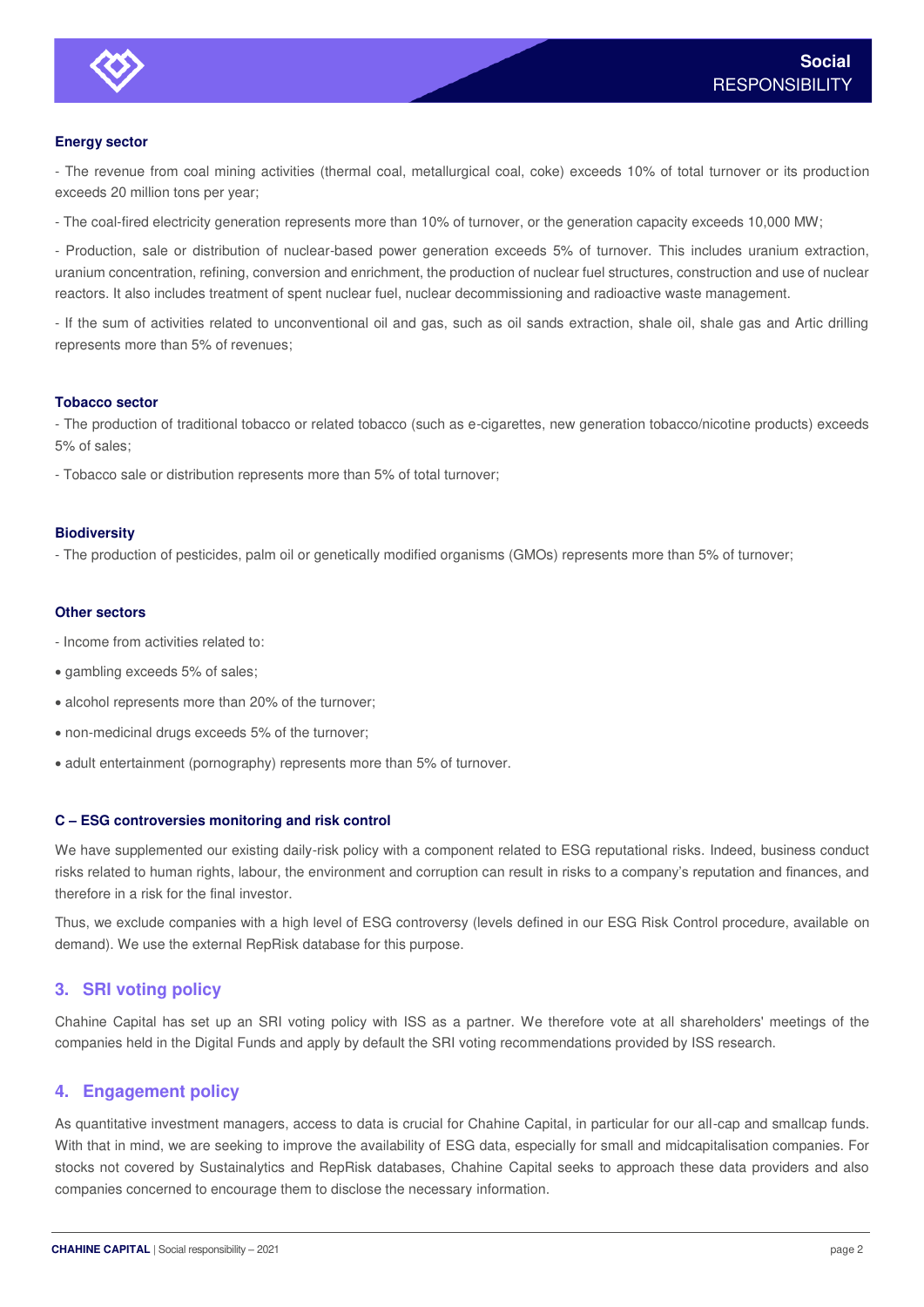

## **5. Reporting – Transparency**

An ESG activity report is produced every quarter and contains:

- the list of excluded companies and the detailed reasons for their exclusion.

- the average RRI of each fund and each benchmark, for comparison. The RRI (RepRisk Index) is a quantitative measure that dynamically captures a company's reputational risk related to ESG issues.

- the distribution of RepRisk ratings of each fund and each benchmark, for comparison.

This report is available on our website at this page: https://www.chahinecapital.com/responsible-investment/?lang=en

A report on the exercise of voting rights is produced every quarter as well. This report is also available on our website at this page:<https://www.chahinecapital.com/responsibleinvestment/?lang=en>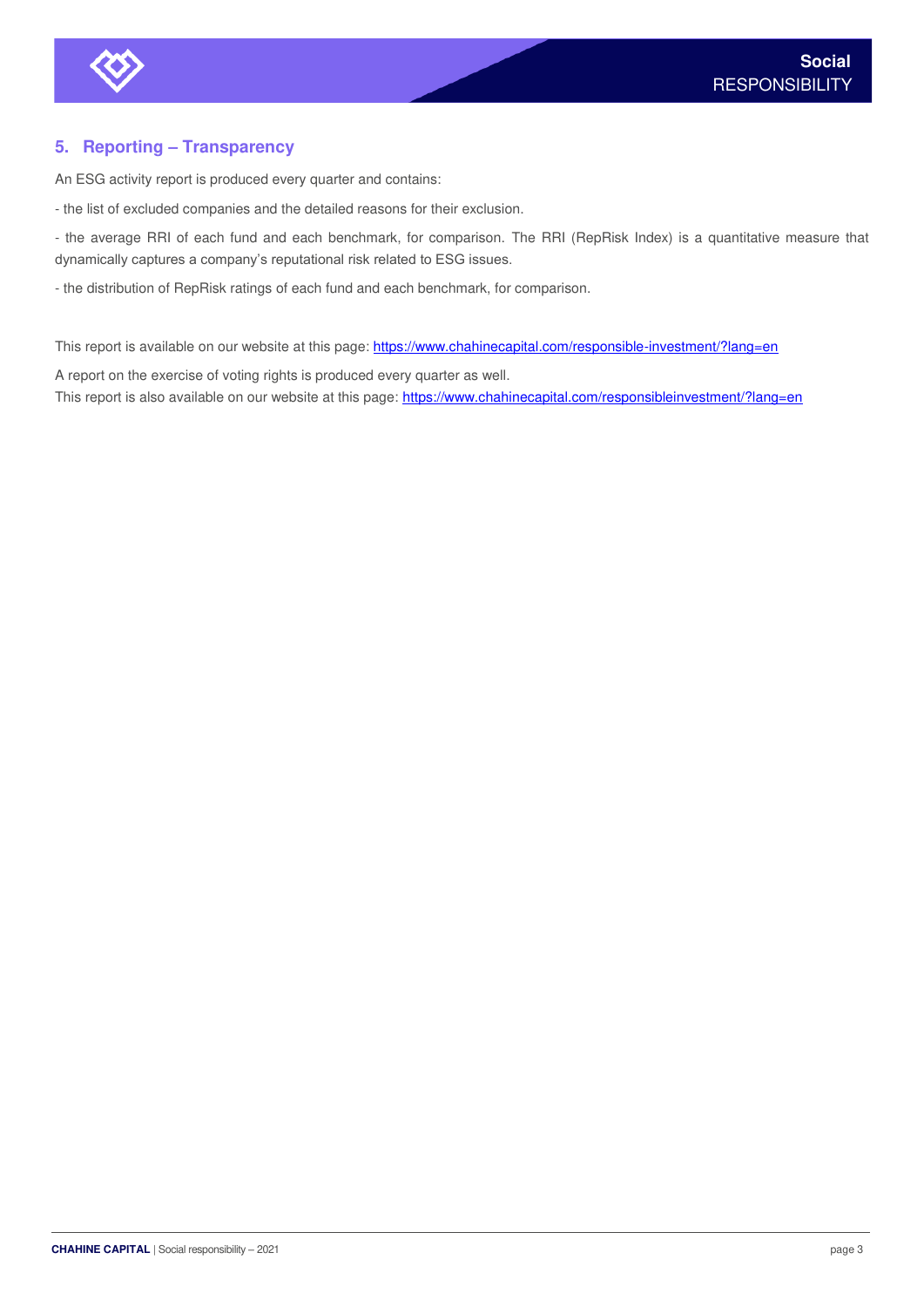

Committed to a responsible approach, Chahine Capital has decided to gradually extend its CSR policy commitments in 2021 with the goal of making an active and positive contribution to the environmental protection.

# **II – Commitment to society**

# **A committed purchasing policy**

Chahine Capital has chosen Esprit Recyclé for the purchase of office supplies – a company offering eco-responsible products, and Antilope – a company promoting professional integration of people with disabilities.

For the purchase of coffee beans, Chahine Capital will go to Café Joyeux, a charity association with the purpose of training and employing people with cognitive disabilities such as Down syndrome or autism.

### **Development of solidarity projects**

Containers will be made available to employees in order to collect plastic caps for the Laurette Fugain association which fights against Leukemia.

Collections will also be made occasionally to support charities.

Finally, we will support associations in different ways throughout the year.els defined in our ESG Risk Control procedure, available on demand). We use the external RepRisk database for this purpose.

# **III – Protect our planet**

## **A recycling programme**

A sorting policy will be implemented step by step in our offices. Containers will be set up for:

- Collecting used batteries;
- Sorting paper, cardboard and glass;
- Recycling used masks into basic materials in Paris.

Chahine Capital has also decided to ban single-use plastic by installing in its offices a water fountain in Luxembourg and water filter in Paris. It will provide each employee with a cup and a drinking bottle.

### **Reduce our paper consumption**

All printers will be programmed for duplex and black and white printing by default.

Ink cartridges are recycled by a specialized supplier.

To continue, printing will be done on PEFC certified paper (Programme for the Endorsement of Forest Certification schemes), certifying sustainable forest management.

## **Dematerialisation of pay slips**

Chahine Capital has decided to dematerialize its pay slip system. Thus, salary slips will be at the disposal of employees through a secure digital platform.